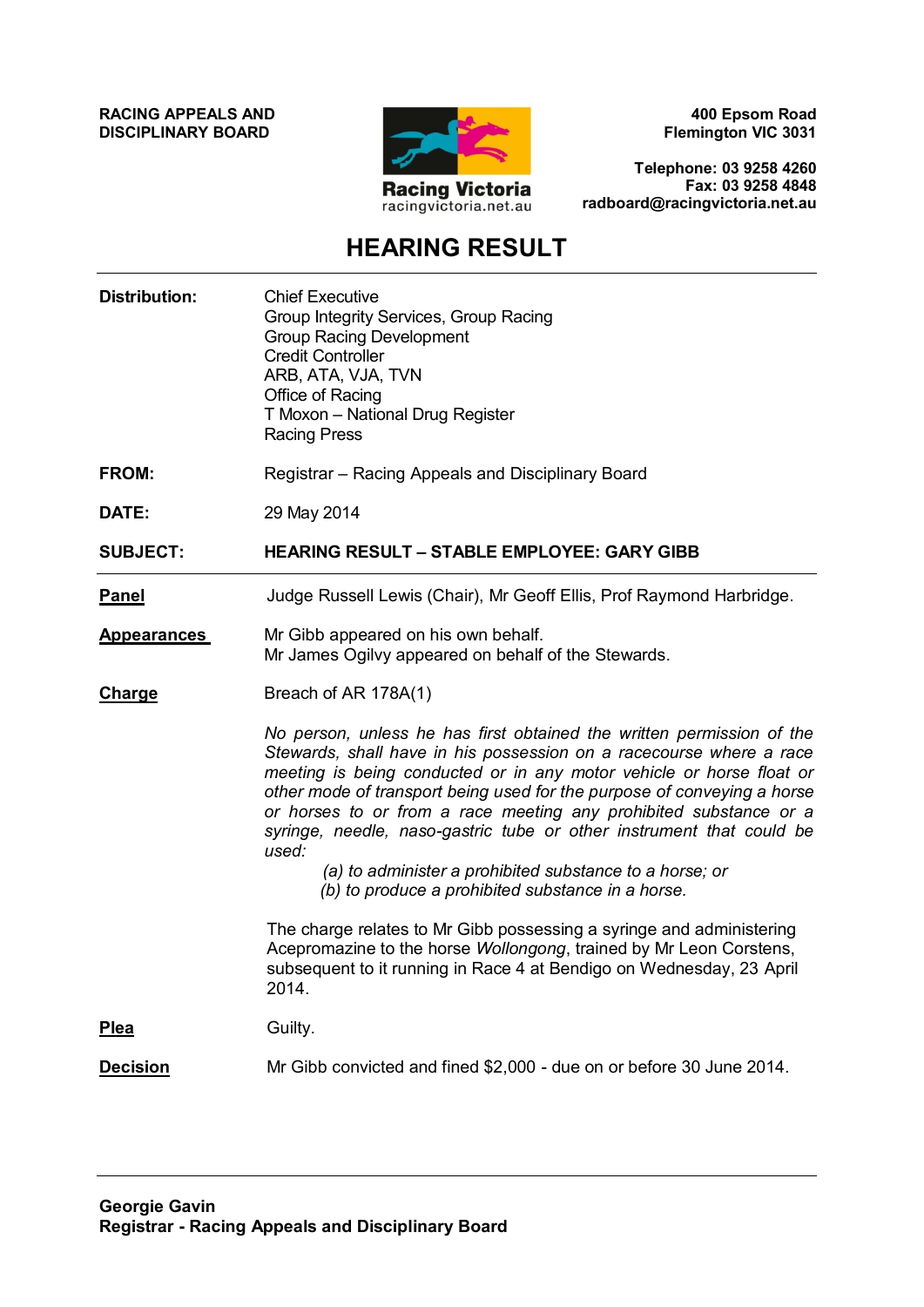# **TRANSCRIPT OF PROCEEDINGS**

#### **RACING APPEALS AND DISCIPLINARY BOARD**

 $\mathcal{L}_\text{max}$  , and the contribution of the contribution of the contribution of the contribution of the contribution of the contribution of the contribution of the contribution of the contribution of the contribution of t

**HIS HONOUR JUDGE R.P.L. LEWIS, Chairman MR G. ELLIS PROF R. HARBRIDGE**

**EXTRACT OF PROCEEDINGS**

**DECISION**

### **STABLE EMPLOYEE: GARY GIBB**

**MELBOURNE**

#### **THURSDAY, 29 MAY 2014**

MR J. OGILVY appeared on behalf of the RVL Stewards

MR G. GIBB appeared on his own behalf